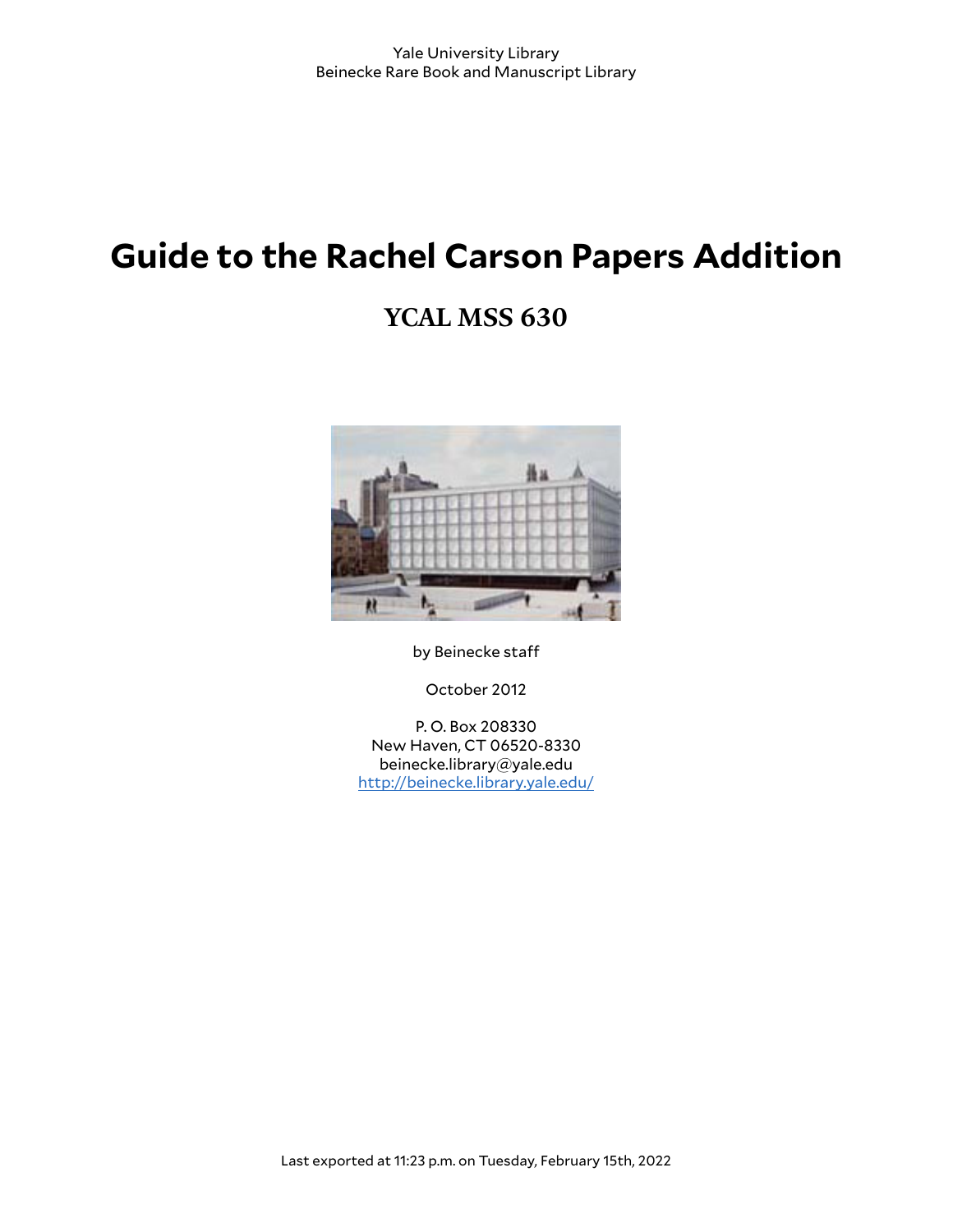## **Table of Contents**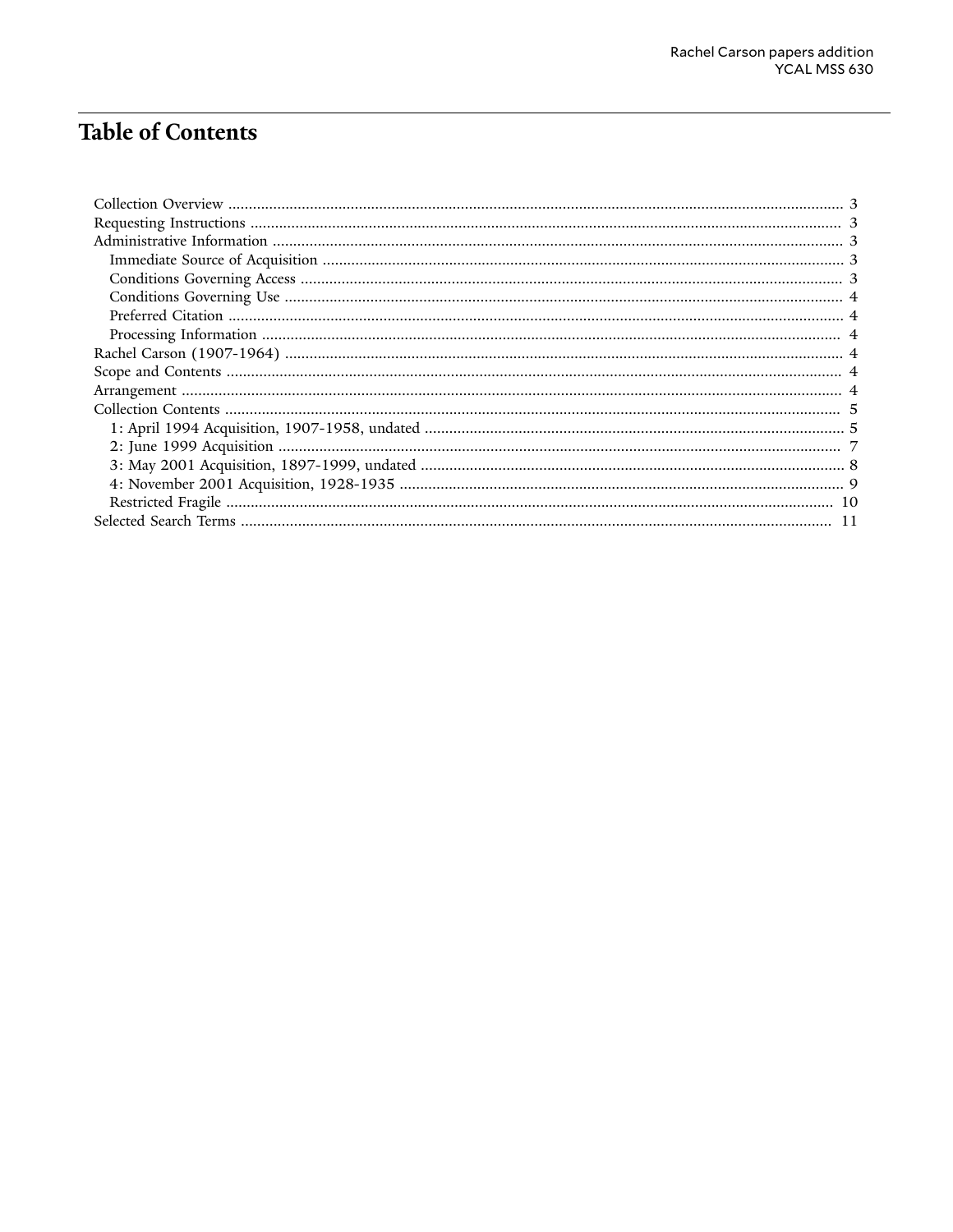### <span id="page-2-0"></span>**Collection Overview**

|                                                  | <b>REPOSITORY:</b> Beinecke Rare Book and Manuscript Library<br>P.O. Box 208330<br>New Haven, CT 06520-8330<br>beinecke.library@yale.edu<br>http://beinecke.library.yale.edu/                                                       |
|--------------------------------------------------|-------------------------------------------------------------------------------------------------------------------------------------------------------------------------------------------------------------------------------------|
| <b>CALL NUMBER: YCAL MSS 630</b>                 |                                                                                                                                                                                                                                     |
|                                                  | CREATOR: Carson, Rachel, 1907-1964                                                                                                                                                                                                  |
|                                                  | <b>TITLE:</b> Rachel Carson papers addition                                                                                                                                                                                         |
|                                                  | <b>DATES: 1897-1999</b>                                                                                                                                                                                                             |
| PHYSICAL DESCRIPTION: 2.31 linear feet (7 boxes) |                                                                                                                                                                                                                                     |
| <b>LANGUAGE: English</b>                         |                                                                                                                                                                                                                                     |
|                                                  | <b>SUMMARY:</b> The Rachel Carson Papers Addition contains correspondence, writings,<br>photographs, artwork, ephemera, and printed material of Rachel Carson. The<br>bulk of the material documents Carson's childhood and family. |
|                                                  | <b>ONLINE FINDING AID:</b> To cite or bookmark this finding aid, please use the following link: http://<br>hdl.handle.net/10079/fa/beinecke.carsonadd                                                                               |

### <span id="page-2-1"></span>**Requesting Instructions**

To request items from this collection for use in the Beinecke Library reading room, please use the request links in the HTML version of this finding aid, available at [http://hdl.handle.net/10079/fa/](http://hdl.handle.net/10079/fa/beinecke.carsonadd) [beinecke.carsonadd](http://hdl.handle.net/10079/fa/beinecke.carsonadd).

To order reproductions from this collection, please send an email with the call number, box number(s), and folder number(s) to [beinecke.images@yale.edu.](mailto:beinecke.images@yale.edu)

Key to the container abbreviations used in the PDF finding aid:

b. box

### <span id="page-2-2"></span>**Administrative Information**

### <span id="page-2-3"></span>**Immediate Source of Acquisition**

Gift of Frances Collin and the Frances Collin Literary Agency, 1994-2001.

### <span id="page-2-4"></span>**Conditions Governing Access**

The materials are open for research.

Box 7 (tintype photograph, cased): Restricted fragile material. Reference copies may be requested. Consult Access Services for further information.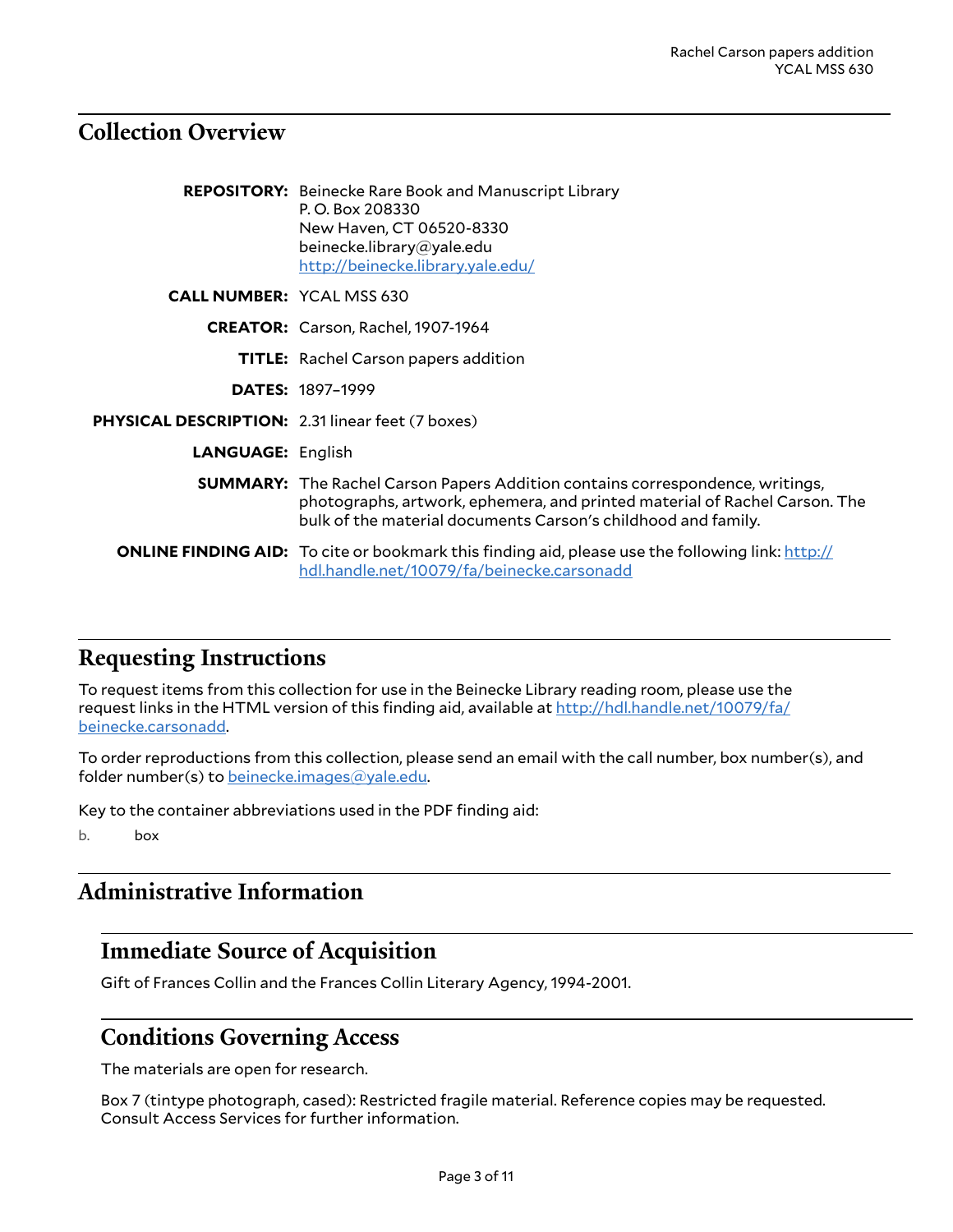### <span id="page-3-0"></span>**Conditions Governing Use**

The Rachel Carson Papers Addition is the physical property of the Beinecke Rare Book and Manuscript Library, Yale University. Literary rights, including copyright, belong to the authors or their legal heirs and assigns. For further information, consult the appropriate curator.

### <span id="page-3-1"></span>**Preferred Citation**

Rachel Carson Papers Addition. Yale Collection of American Literature, Beinecke Rare Book and Manuscript Library.

### <span id="page-3-2"></span>**Processing Information**

Collections are processed to a variety of levels, depending on the work necessary to make them usable, their perceived research value, the availability of staff, competing priorities, and whether or not further accruals are expected. The library attempts to provide a basic level of preservation and access for all collections, and does more extensive processing of higher priority collections as time and resources permit.

The collection received preliminary processing at the time of acquisition. Further organization, rehousing, and description were carried out in 2012.

The collection is comprised of material formerly classed as: Uncat ZA MS 386, Uncat ZA MS 624, Uncat MSS 133, and Uncat ZA File 417. Various acquisitions associated with the collection have not been merged and organized as a whole. Each acquisition is described separately in the contents list below, according to month and year of acquisition.

A content list in the April 1994 Acquisition states that *The Pennsylvania, 1928-1929*, Rachel Carson's personalized yearbook from Pennsylvania College for Women will be sent separately, but is not found among the papers.

Information included in the Description of Papers note and Collection Contents section is drawn from information supplied with the collection and from an initial survey of the contents. Folder titles appearing in the contents list below are often based on those provided by the creator or previous custodian. Titles have not been verified against the contents of the folders in all cases. Otherwise, folder titles are supplied by staff during basic processing.

This finding aid may be updated periodically to account for new acquisitions to the collection and/or revisions in arrangement and description.

### <span id="page-3-3"></span>**Rachel Carson (1907-1964)**

Rachel Carson, American marine biologist and conservationist. Carson was the author of *Silent Spring* and other works.

### <span id="page-3-4"></span>**Scope and Contents**

The Rachel Carson Papers Addition contains correspondence, writings, photographs, artwork, ephemera, and printed material of Rachel Carson. The bulk of the material documents Carson's childhood and family.

#### <span id="page-3-5"></span>**Arrangement**

Organized into four groupings: I. April 1994 Acquisition, 1907-1950. II. June 1999 Acquisition, undated. III. May 2001 Acquisition, 1897-1999. IV. November 2001 Acquisition, 1928-1935.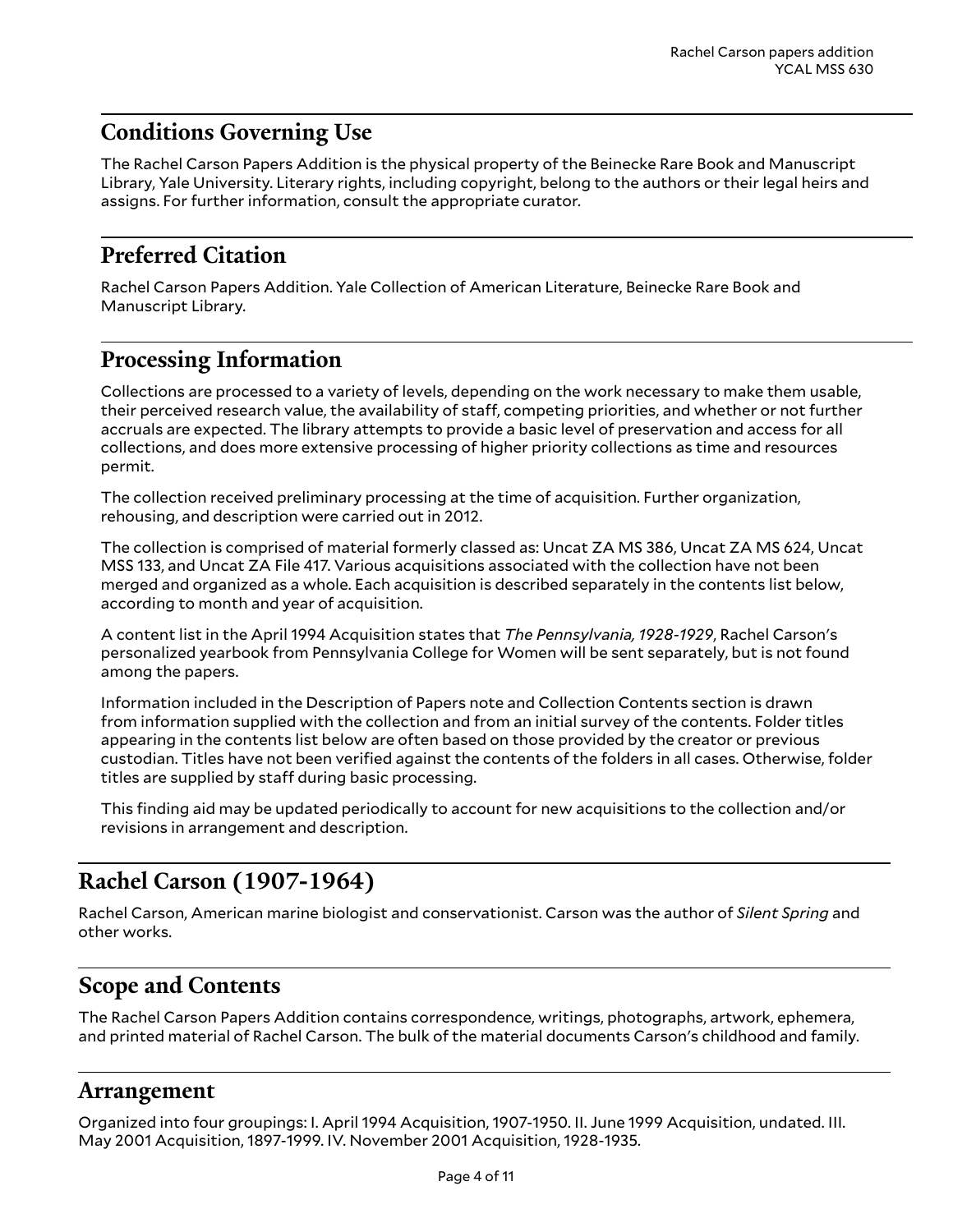## <span id="page-4-0"></span>**Collection Contents 1: April 1994 Acquisition, 1907-1958, undated**

#### <span id="page-4-1"></span>*0.42 linear feet (1 box)*

Contains artwork, writings, photographs, and ephemera by, to, or relating to Rachel Carson and Maria Frazier McLean Carson.

Formerly Uncat ZA MS 386.

Gift of Frances Collin, 1994.

Arranged in the order that it was received.

| b.1 | "Baby Record" of Rachel Louise Carson, by Maria McLean Carson                                                   | 1907            |
|-----|-----------------------------------------------------------------------------------------------------------------|-----------------|
| b.1 | Childhood drawings                                                                                              | 1907-1915       |
| b.1 | Carson's childhood stories                                                                                      | 1907-1915       |
| b.1 | Newspaper clippings of Rachel's early awards                                                                    |                 |
| b.1 | "Battle in the Clouds" in printed version of St. Nicholas Magazine                                              | 1918            |
| b.1 | Rachel Carson's maternal genealogy                                                                              |                 |
| b.1 | Maria Frazer McLean Carson, memorabilia                                                                         | 1922-1958       |
| b.1 | Academic records from Spring Street School, Parnassus Senior High School, and<br>Pennsylvania College for Women |                 |
| b.1 | Rachel Carson drawings                                                                                          | circa 1925-1929 |
| b.1 | Johns Hopkins University letter of recommendation for Carson by R.P. Cowles                                     |                 |
| b.1 | Carson's poetry, submitted and draft                                                                            | 1930s           |
| b.1 | Robert Warden Carson's death notice in United Presbyterian Church newsletter                                    | 1935            |
| b.1 | Drawings by Carson                                                                                              |                 |
| b.1 | "Outdoor Life Pledge"                                                                                           | 1942            |
| b.1 | Correspondence between Maria Carson and Archibald Rutledge                                                      | circa 1954-1958 |
| b.1 | Correspondence between Rachel Carson and Edwin Way Teale                                                        | 1949-1950       |
| b.1 | "Between the Tidelines" lecture by Carson, Boothbay Harbor, Maine                                               | 1955 July 13    |
| b.1 | Photograph of cat by Olga Owens (Huchins)                                                                       | 1950s           |
| b.1 | Correspondence between Rachel Carson and Maria Carson                                                           | 1951 Summer     |
| b.1 | Photograph portrait of Dorothy Freeman                                                                          | circa 1955      |
| b.1 | Various letters to Carson                                                                                       |                 |
| b.1 | Various photographs                                                                                             |                 |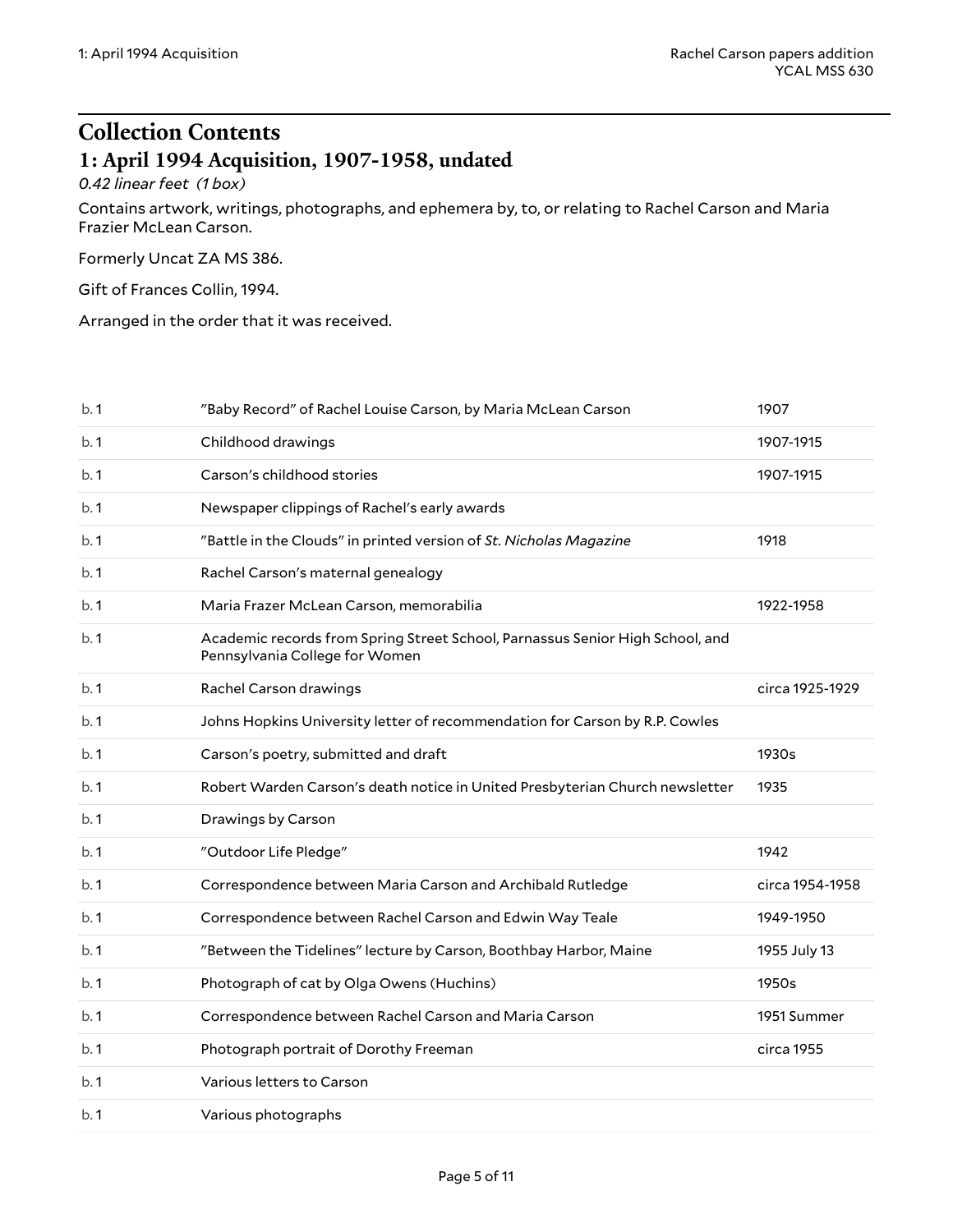b. 1 Various papers: clippings and invitations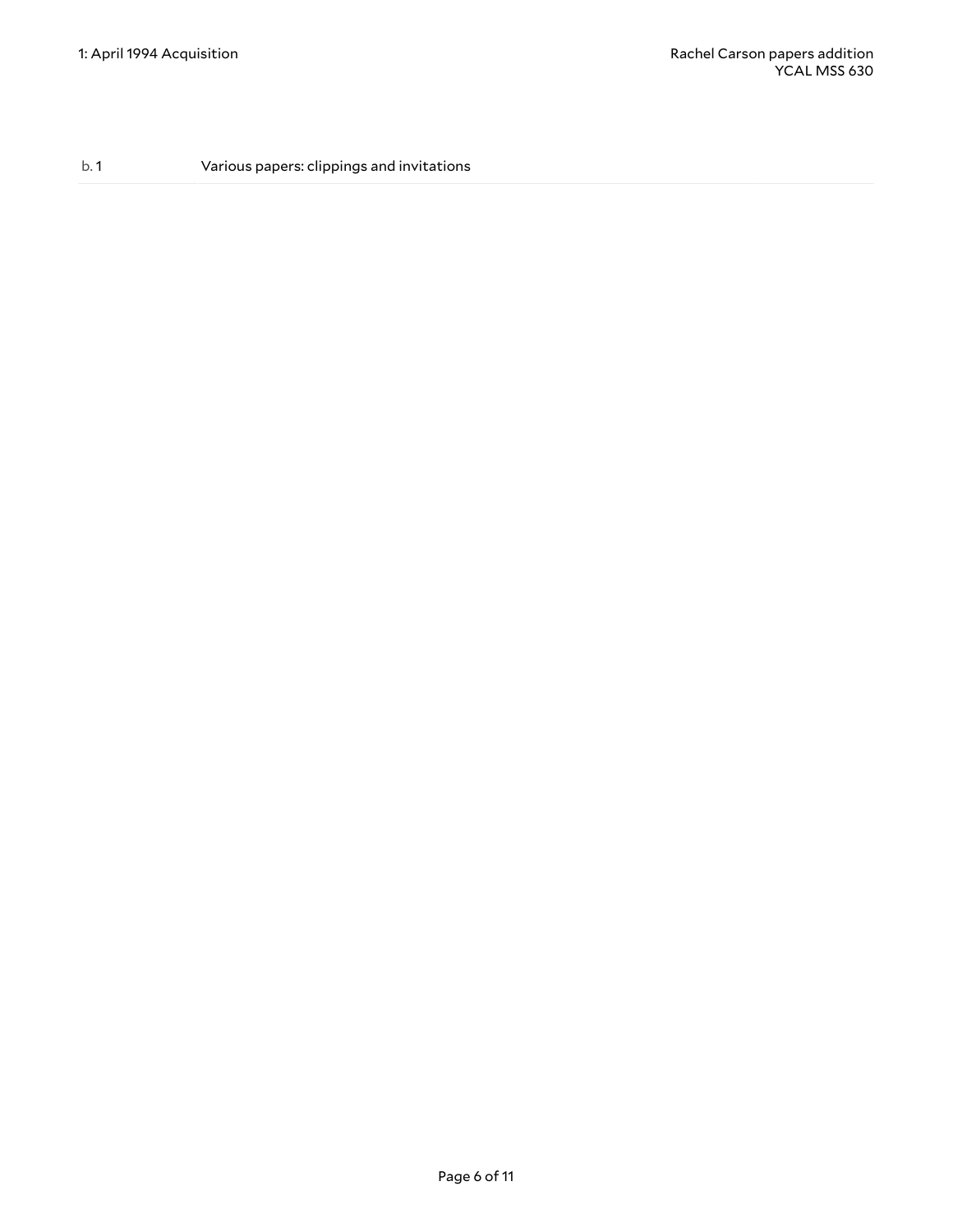### <span id="page-6-0"></span>**2: June 1999 Acquisition**

*1.05 linear feet (3 boxes)*

Contains photographs of Rachel Carson, including publicity photographs, members of the Carson family, and the family pets.

Formerly Uncat ZA MS 624.

Gift of Frances Collin, 1999.

| b.2 | Photographs of Carson family and pets<br>8 Folders                |
|-----|-------------------------------------------------------------------|
| b.3 | Photographs and negatives of Carson family and pets<br>11 Folders |
| b.4 | Photographs of Carson family<br>4 Folders                         |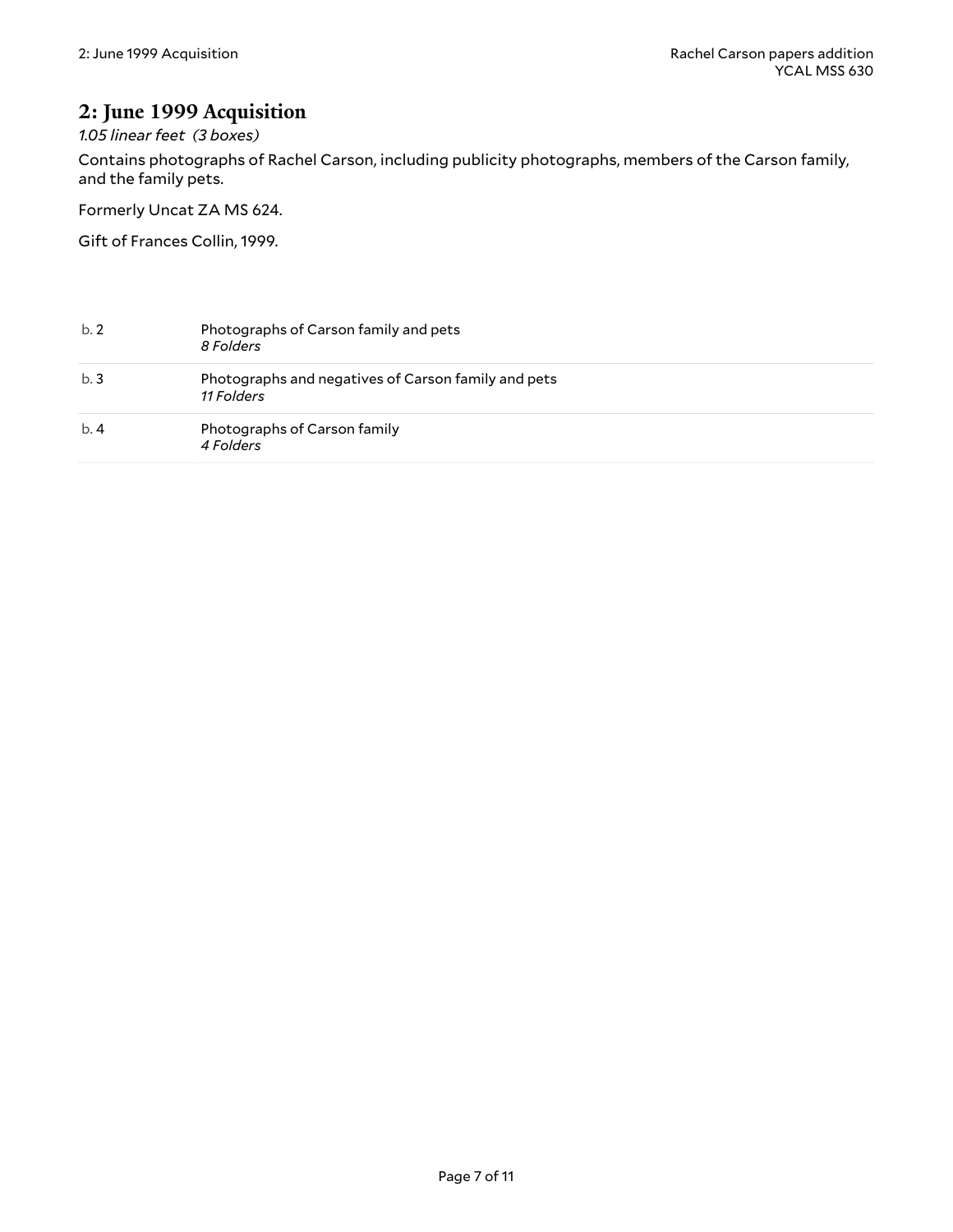#### <span id="page-7-0"></span>**3: May 2001 Acquisition, 1897-1999, undated**

#### *0.63 linear feet (2 boxes)*

Contains correspondence, writings, printed material, and photographs (including copy photographs) of Rachel Carson and her family.

Formerly Uncat ZA File 417

Gift of Jene Cole of the Frances Collin Literary Agency, 2001.

|     | Tintype photograph, cased, of Daniel and Rachel McLean, grandparents of Robert<br>and Rachel Carson<br>Stored in: Restricted Fragile, Box 7 | undated       |
|-----|---------------------------------------------------------------------------------------------------------------------------------------------|---------------|
| b.5 | Writings                                                                                                                                    | undated       |
| b.5 | Correspondence                                                                                                                              | 1955-1968     |
| b.5 | Printed material<br>3 Folders                                                                                                               | 1947-1999     |
| b.5 | High school photographs                                                                                                                     |               |
| b.5 | Various photographs                                                                                                                         | 1897, undated |
| b.5 | Various photographs                                                                                                                         |               |
| b.5 | Brooks photographer                                                                                                                         | 1951, undated |
| b.5 | Various photographs                                                                                                                         |               |
| b.5 | Marian, Robert, Rachel, group photographs                                                                                                   |               |
| b.5 | Photographs by Norman Driscoll                                                                                                              |               |
| b.5 | Various photographs                                                                                                                         |               |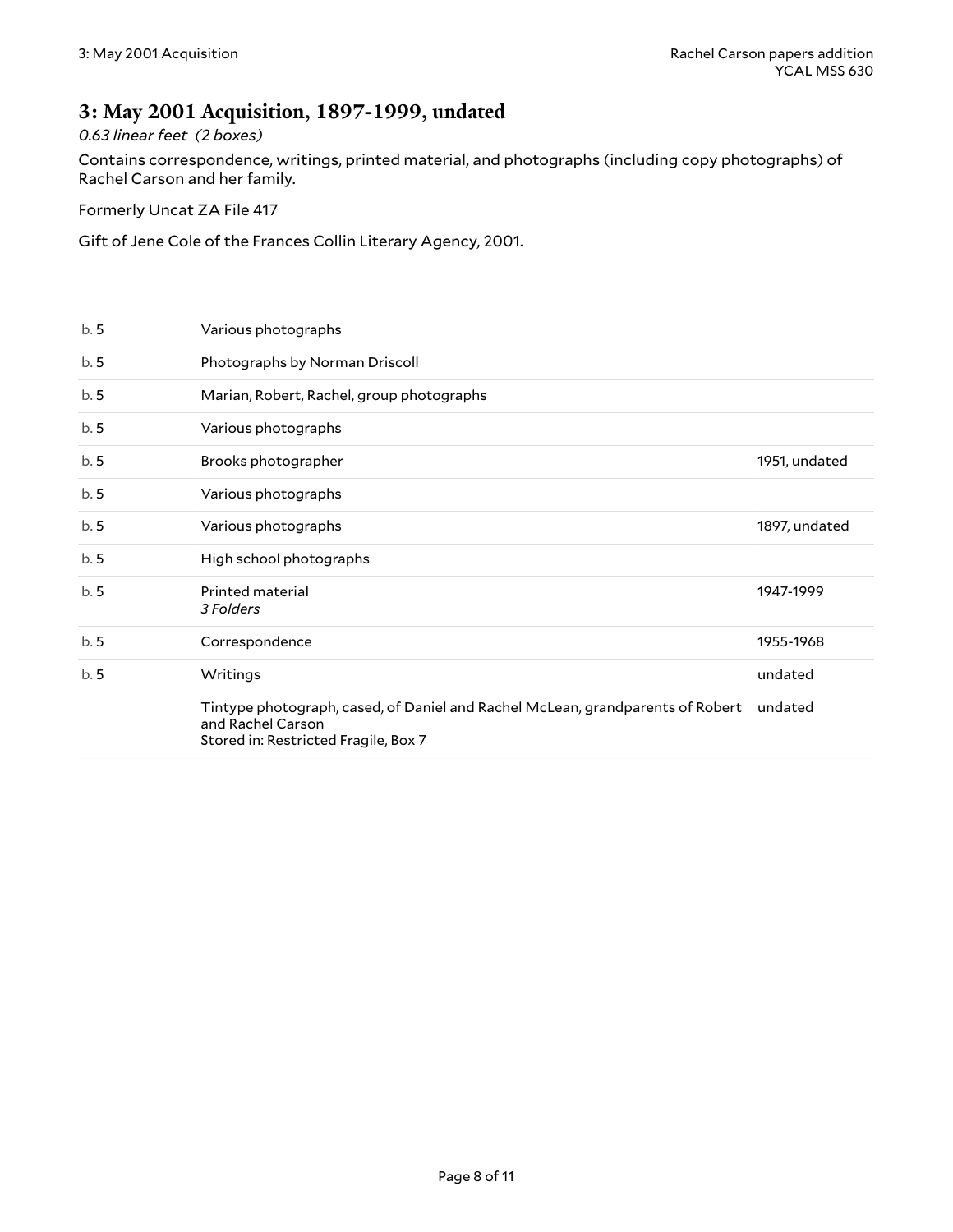#### <span id="page-8-0"></span>**4: November 2001 Acquisition, 1928-1935**

*0.21 linear feet (1 box)* Formerly Uncat ZA File 417.

Gift of Frances Collin, 2001.

b. 6 Six autograph letters, signed, to Dorothy [Thompson Seif] from Mary Scott Skinker; two autograph letters, signed, to Mary Elizabeth Frye from Skinker 1928-1935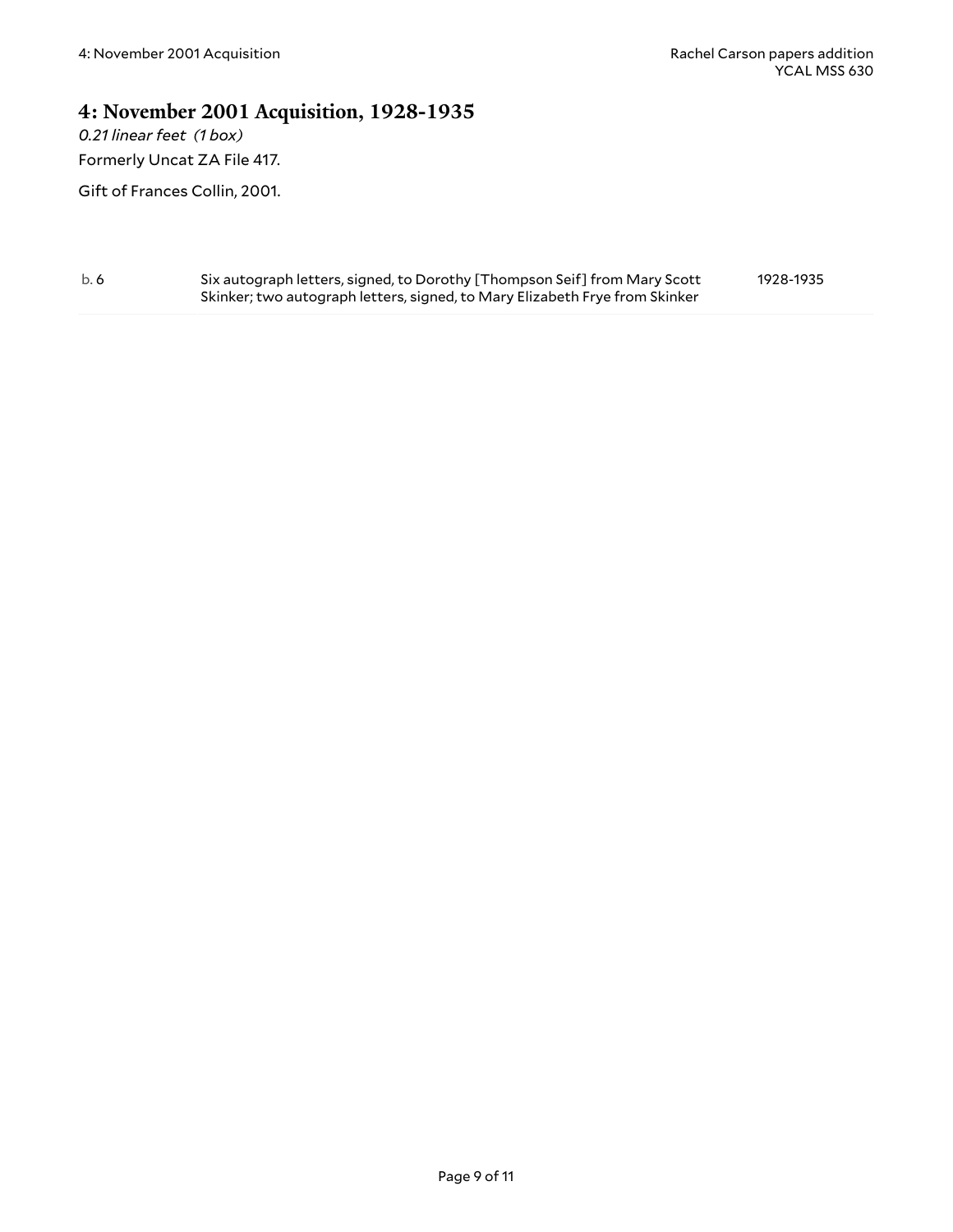#### <span id="page-9-0"></span>**Restricted Fragile**

Box 7 (tintype photograph, cased): Restricted fragile material. Reference copies may be requested. Consult Access Services for further information.

b. 7 Tintype photograph, cased, of Daniel and Rachel McLean, grandparents of Robert undated and Rachel Carson

> Box 7 (tintype photograph, cased): Restricted fragile material. Reference copies may be requested. Consult Access Services for further information.